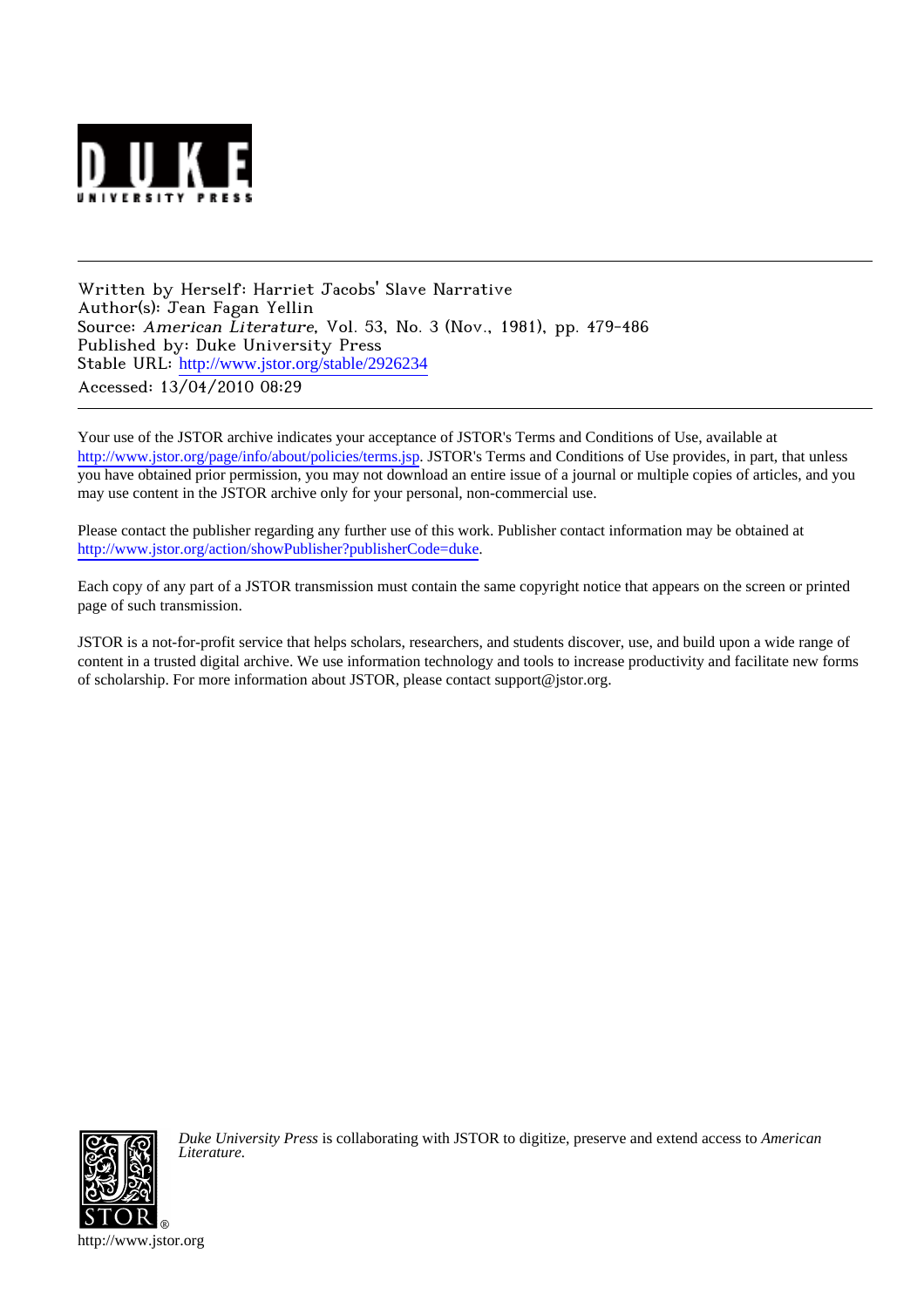# Written By Herself: Harriet Jacobs' Slave Narrative

**JEAN FAGAN YELLIN** Pace University

T

Your proposal to me has been thought over and over again, but not without some most painful remembrance. Dear Amy, if it was the life of a heroine with no degradation associated with it! Far better to have been one of the starving poor of Ireland whose bones had to bleach on the highways than to have been a slave with the curse of slavery stamped upon vourself and children. . . . I have tried for the last two years to conquer ... [my stubborn pride] and I feel that God has helped me, or I never would consent to give my past life to anyone, for I would not do it without giving the whole truth. If it could help save another from my fate, it would be selfish and unChristian in me to keep it back.<sup>1</sup>

WITH THESE WORDS, more than a century ago the newly emancipated fugitive slave Harriet Jacobs expressed conflicting responses to a friend's suggestion that she make her life story public. Although she finally succeeded in writing and publishing her sensational tale, its authenticity-long questioned-has recently been denied. Jacobs' Incidents in the Life of a Slave Girl: Written By *Herself* has just been transformed from a questionable slave narrative into a well-documented pseudonymous autobiography, however, by the discovery of a cache of her letters.<sup>2</sup>

<sup>1</sup> This passage comes from one of thirty letters from Harriet Jacobs to Amy Post in the Post Family Papers recently acquired by the University of Rochester Library. Labeled n.d. #84, it was probably written at the end of  $1852$  or the beginning of  $1853$ . All of the letters cited from Jacobs to Post are in this collection. Most note only day and month; my attempts to supply missing dates may be in error. Editing Jacobs' letters, I have regularized paragraphing, capitalization, punctuation, and spelling, but not otherwise tampered with text.

I hasten to record my considerable debt to Dorothy Sterling who includes some of Jacobs' letters in A Woman and Black (Norton, in press) and with whom I am writing a book on Jacobs; to Karl Kabelac of the University of Rochester Library; and to Patricia G. Holland, co-editor of The Collected Correspondence of Lydia Maria Child, 1817-1880 (Millwood, N.Y.: K.T.O. Microform, 1979).

<sup>2</sup> [Harriet Jacobs], Incidents in the Life of a Slave Girl. Written by Herself. Ed.

American Literature, Volume 53, Number 3, November 1981. Copyright © 1981 by Duke University Press.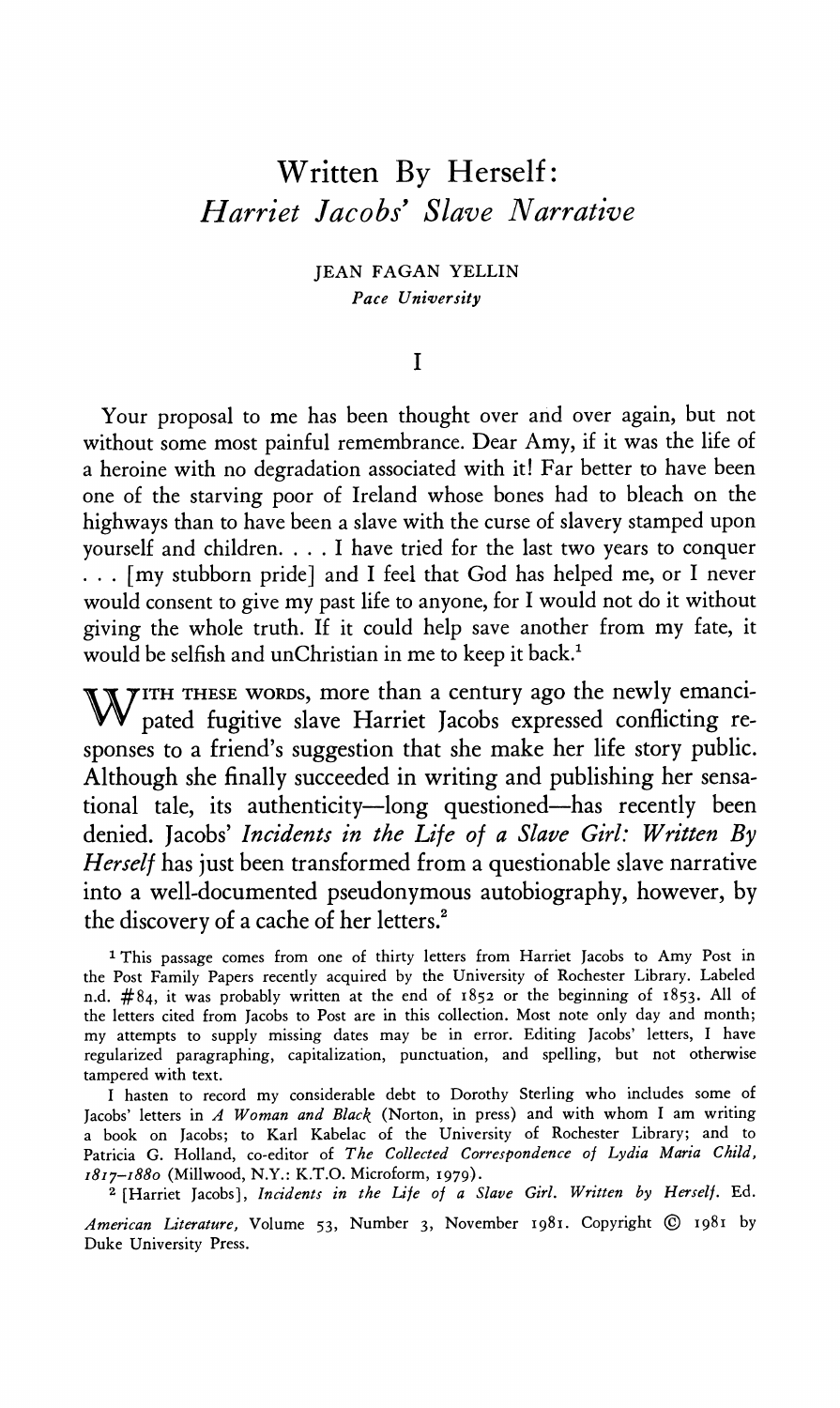# American Literature

This correspondence establishes Jacobs' authorship and clarifies the role of her editor. In doing so, it provides us with a new perspective on an unlikely grouping of nineteenth-century writers-Nathaniel P. Willis, Harriet Beecher Stowe, William C. Nell, and L. Maria Child—and enriches our literary history by presenting us with a unique chronicle of the efforts of an underclass black woman to write and publish her autobiography in antebellum America.

# $\mathbf{H}$

The appearance of Jacobs' letters has made it possible to trace her life. She was born near Edenton, North Carolina, about 1815. In Incidents, she writes that her parents died while she was a child, and that at the death of her beloved mistress (who had taught her to read and spell) she was sent to a licentious master. He subjected her to unrelenting sexual harassment. In her teens she bore two children to another white man. When her jealous master threatened her with concubinage, Jacobs ran away. Aided by sympathetic black and white neighbors, she was sheltered by her family and for years remained hidden in the home of her grandmother, a freed slave. During this time the father of her children, who had bought them from her master, allowed them to live with her grandmother. Although later he took their little girl to a free state, he failed to keep his promise to emancipate the children.

About 1842, Harriet Jacobs finally escaped North, contacted her daughter, was joined by her son, and found work in New York City. Because the baby she was hired to tend was the daughter of litterateur N. P. Willis, it has been possible to use Willis' materials to piece outand to corroborate-Jacobs' story.<sup>3</sup> In 1849 she moved to Rochester, New York, where the Women's Rights Convention had recently met and where Frederick Douglass' North Star was being published

L. Maria Child (Boston: For the Author, 1861). An English edition appeared the following year: [Harriet Jacobs], The Deeper Wrong: Or, Incidents in the Life of a Slave Girl. Written by Herself. Ed. L. Maria Child. (London: W. Tweedie, 1862).

Examining Incidents in a discussion of "fictional accounts . . . in which the major character may have been a real fugitive, but the narrative of his life is probably false," John Blassingame recently judged that "the work is not credible." See The Slave Community (New York: Oxford Univ. Press, 1972), pp. 233-34.

<sup>&</sup>lt;sup>3</sup> Willis referred to Jacobs directly-though not by name-in a House and Home column reprinted in Outdoors at Idlewild (New York: Scribner's, 1855), pp. 275-76.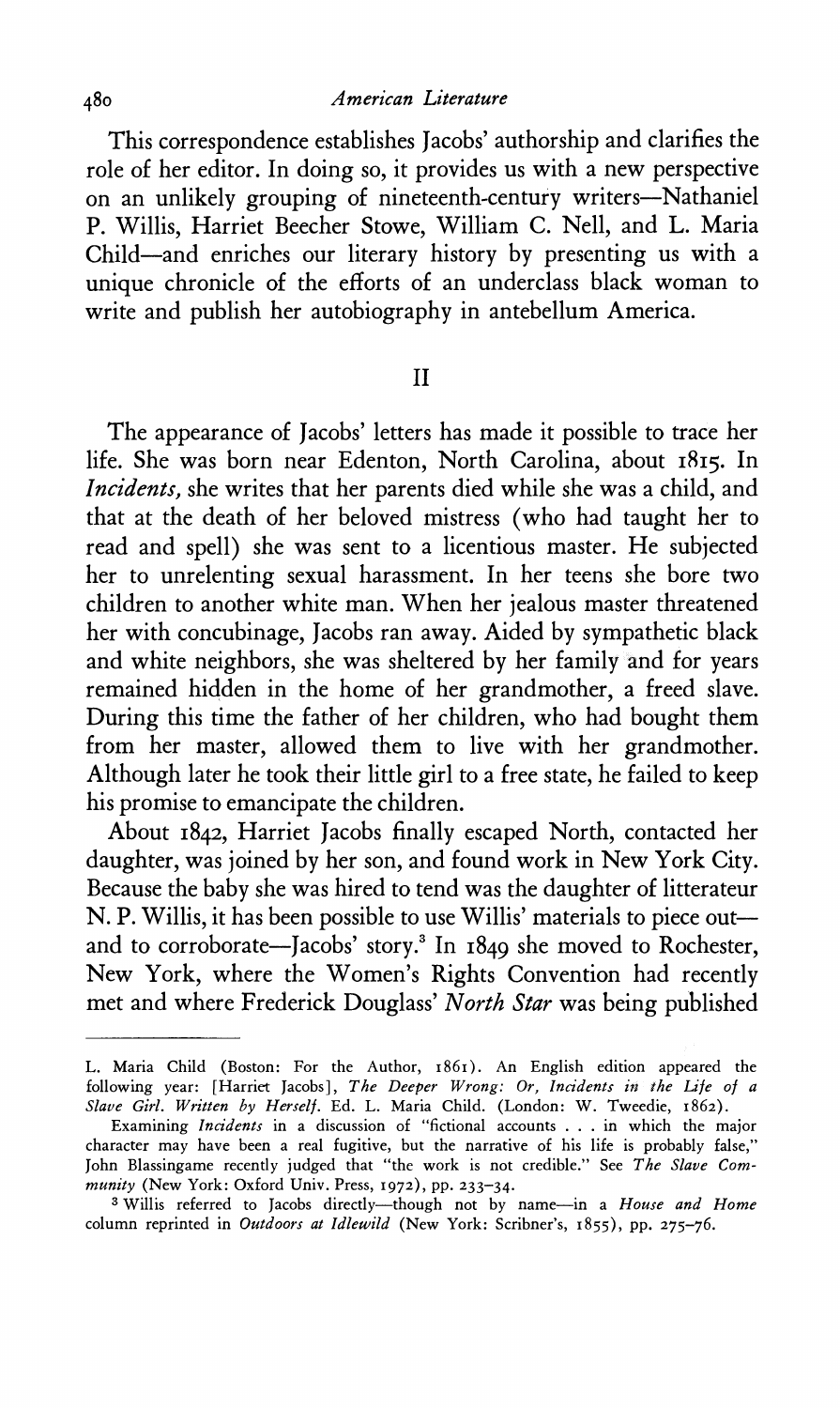each week. With her brother, a fugitive active in the abolitionist movement, she ran an antislavery reading room and met other reformers. Jacobs made the Rochester Ouaker Amy Post, a feminist and abolitionist, her confidante; her letters to Post date from this period. In September 1850 Jacobs returned to New York and resumed work in the Willis household. When she was again hounded by her owner, she and her children were purchased and manumitted by Willis.

It was following this—between 1853 and 1858—that Jacobs acquiesced to Post's urgings; after a brush with Harriet Beecher Stowe, she wrote out the story of her life by herself. With the help of black abolitionist writer William C. Nell and white abolitionist woman of letters L. Maria Child (whose correspondence, too, corroborates Jacobs'), her narrative was finally published early in 1861.<sup>4</sup> As the national crisis deepened, Jacobs attempted to swell sentiment for Emancipation by publicizing and circulating her book. During the Civil War she went to Washington, D.C., to nurse black troops; she later returned South to help the freedmen. Jacobs remained actively engaged for the next thirty years. She died at Washington, D.C., in 1897.

### $III$

The primary literary importance of Harriet Jacobs' letters to Amy Post is that they establish her authorship of *Incidents* and define the role of her editor, L. Maria Child. They also yield a fascinating account of the experiences of this underclass black female autobiographer with several antebellum writers.

Jacobs' letters express her conviction that, unlike both his first and his second wife, Nathaniel P. Willis was "pro-slavery," and writings like his picturesque 1859 account of slave life entitled "Negro Happiness in Virginia" must have confirmed her judgment.<sup>5</sup> Because of

<sup>4</sup> Nell reviewed Incidents in The Liberator, 25 Jan. 1861. Other reviews include The National Anti-Slavery Standard, 23 Feb. 1861, and The Weekly Anglo-African, 13 April 1861. Relevant passages from Child's correspondence are cited below.

<sup>5</sup> For Jacobs on Willis, see Jacobs to Post, Cornwall, Orange County (late 1852-early 1853?) n.d. #84. Child commented on Jacobs' relationship with Willis in a letter to John G. Whittier dated 4 April 1861, now in the Child Papers, Manuscript Division, the Library of Congress. Willis' article was anthologized in The Convalescent (New York: Scribner's, 1859), pp. 410-16.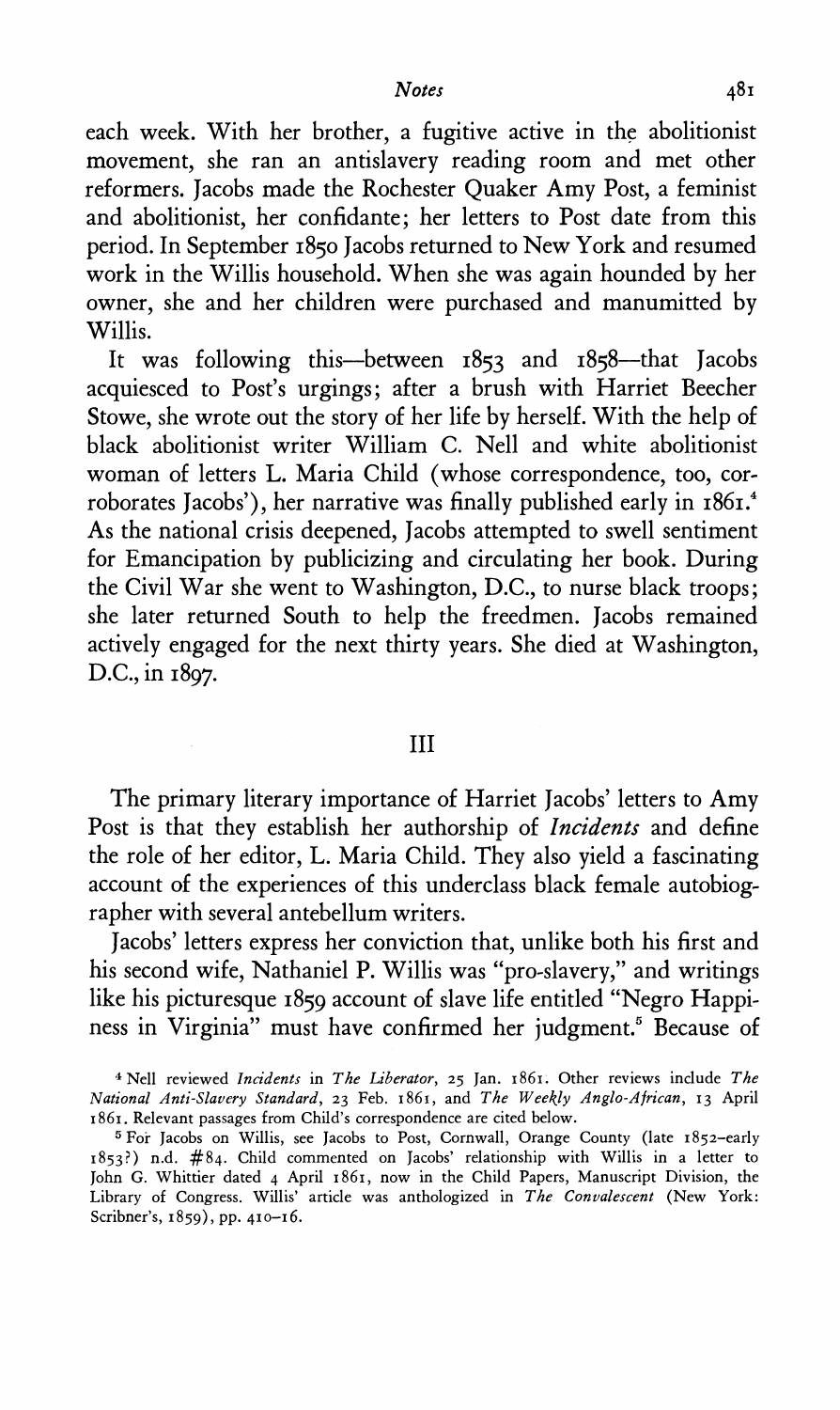this-although she repeatedly sought help to win the time and privacy to write, and even requested introductions to public figures in hope that they would effect the publication of her book-Jacobs consistently refused to ask for Willis' aid. She did not even want him to know that she was writing. For years, while living under his roof, she worked on her book secretly and at night.

Her brief involvement with Harriet Beecher Stowe was decisive in the genesis of *Incidents*. When Jacobs first agreed to a public account of her life, she did not plan to write it herself, but to enlist Stowe's aid in helping her produce a dictated narrative. To this end, Jacobs asked Post to approach Uncle Tom's creator with the suggestion that Jacobs be invited to Stowe's home so they could become acquainted. Then, reading in the papers of the author's plan to travel abroad. Jacobs persuaded Mrs. Willis to write suggesting that Stowe permit Jacobs' daughter Louisa to accompany her to England as a "representative southern slave."

Harriet Beecher Stowe evidently responded by writing to Mrs. Willis that she would not take Jacobs' daughter with her, by forwarding to Mrs. Willis Post's sketch of Jacobs' sensational life for verification, and by proposing that if it was true, she herself use Jacobs' story in The Key to Uncle Tom's Cabin, which she was rushing to complete. Reporting all of this to Post, Jacobs suggests that she felt denigrated as a mother, betraved as a woman, and threatened as a writer by Stowe's action.

[Mrs. Stowe] said it would be much care to her to take Louisa. As she went by invitation, it would not be right, and she was afraid that if . . . [Louisa's] situation as a slave should be known, it would subject her to much petting and patronizing, which would be more pleasing to a young girl than useful; and the English were very apt to do it, and . . . [Mrs. Stowe] was very much opposed to it with this class of people. . . .

I had never opened my life to Mrs. Willis concerning my children. . . . It embarrassed me at first, but I told her the truth; but we both thought it wrong in Mrs. Stowe to have sent your letter. She might have written to inquire if she liked.

Mrs. Willis wrote her a very kind letter begging that she would not use any of the facts in her  $Key$ , saying that I wished it to be a history of my life entirely by itself, which would do more good, and it needed no romance; but if she wanted some facts for her book, that I would be most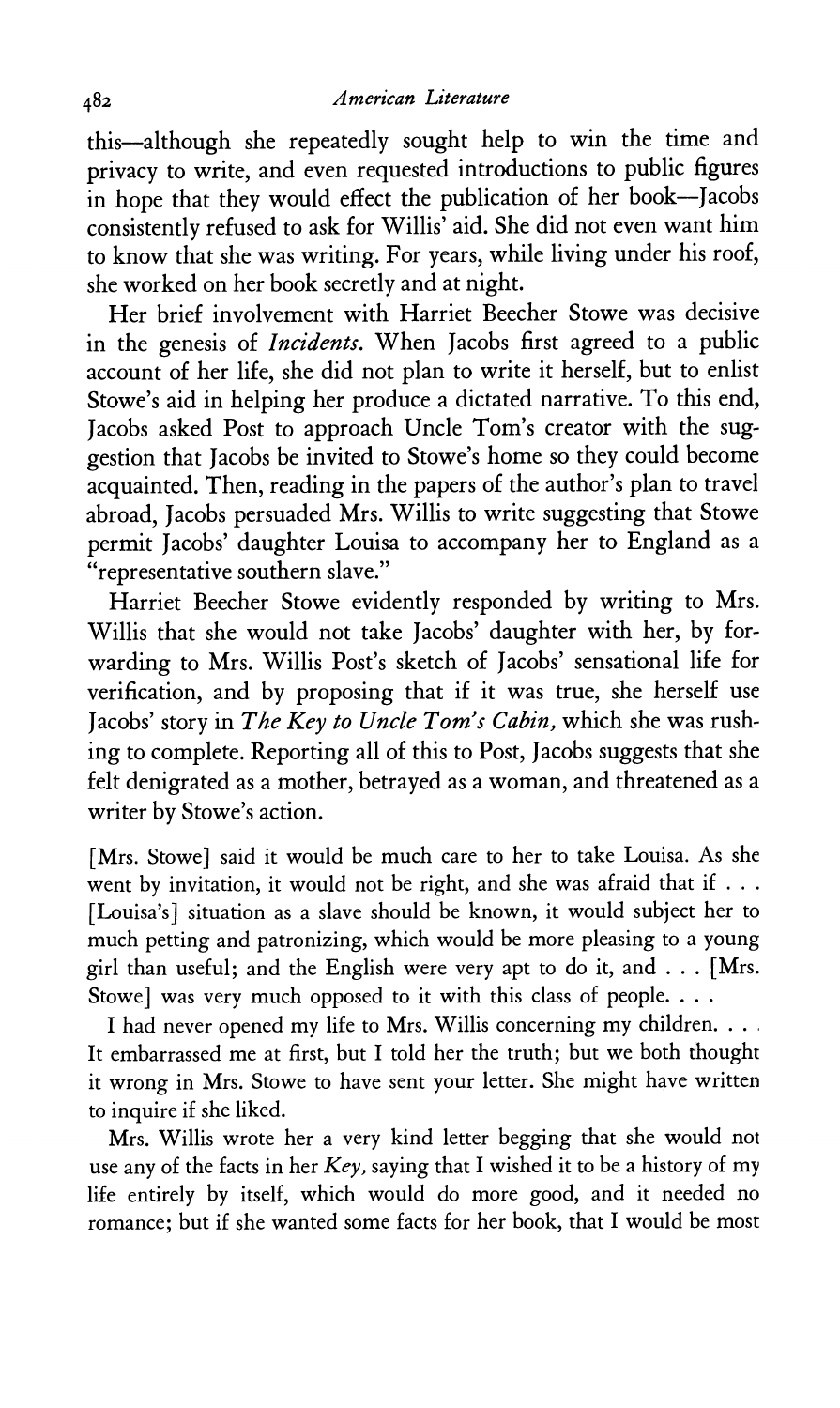#### **Notes**

happy to give her some. She never answered the letter. She [Mrs. Willis] wrote again, and I wrote twice, with no better success. . . .

I think she did not like my objection. I can't help it.<sup>6</sup>

Jacobs later expressed her racial outrage: "Think, dear Amy, that a visit to Stafford House would spoil me, as Mrs. Stowe thinks petting is more than my race can bear? Well, what a pity we poor blacks can't have the firmness and stability of character that you white people have!"7

Jacobs' distrust of Willis and disillusionment with Stowe contrast with her confidence in William C. Nell and L. Maria Child. After the Stowe episode, Jacobs decided to write her story herself. She spent years on the manuscript and, when it was finished, more years trying to get it published in England and America. Finally, in a letter spelling out the cost of her lack of an endorsement from Willis or Stowe, she reported to Post that Nell and Child were helping arrange for the publication of her autobiography.

Difficulties seemed to thicken, and I became discouraged. . . . My manuscript was read at Phillips and Sampson. They agreed to take it if I could get Mrs. Stowe or Mr. Willis to write a preface for it. The former I had the second clinch [?] from, and the latter I would not ask, and before anything was done, this establishment failed. So I gave up the effort until this autumn [when] I sent it to Thayer and Eldridge of Boston. They were willing to publish it if I could obtain a preface from Mrs. Child.  $\dots$ 

I had never seen Mrs. Child. Past experience made me tremble at the thought of approaching another satellite of so great magnitude . . . [but] through W. C. Nell's ready kindness, I met Mrs. Child at the antislavery office. Mrs. C. is like yourself, a whole-souled woman. We soon found the way to each other's heart. I will send you some of her letters.  $\ldots$   $\overset{8}{\ldots}$ 

<sup>6</sup> My discussion of Jacobs and Stowe is based on five letters from Jacobs to Post: Cornwall, Orange County (late 1852-early 1853?) n.d. #84; 14 Feb. (1853?); 4 April (1853?); New Bedford, Mass. (Spring, 1853?) n.d. #80; 31 July (1854?) n.d. #88. The lengthy quotation is from Jacobs to Post, 4 April (1853?). I have been unable to locate any letters to Stowe from Post, Cornelia Willis, or Jacobs, or from Stowe to Cornelia Willis.

7 Jacobs to Post, New Bedford, Mass. (Spring, 1853?) n.d. #80.

8 Jacobs to Post, 8 Oct. (1860?). I have not been able to document a second attempt to gain Stowe's backing. Jacobs discusses her efforts to publish her book abroad in<br>letters to Post dated 21 June (1857?) n.d.  $#90$ ; New Bedford, 9 August (1857?); I March (1858?); and Cambridge, 3 May (1858?) n.d. #87.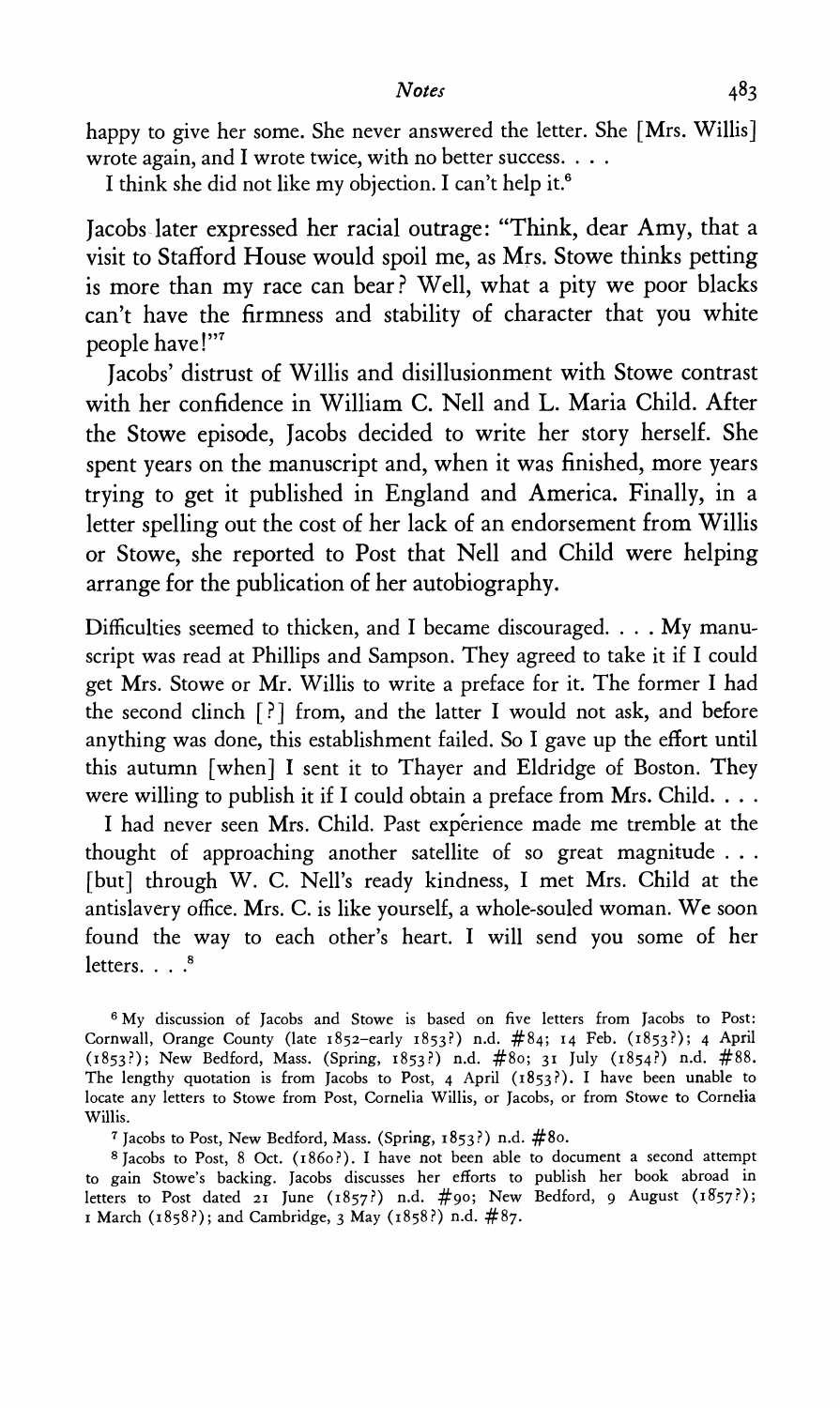Accompanying this correspondence are two letters from L. Maria Child to Harriet Jacobs. These, I believe, resolve the questions historians have repeatedly raised concerning the editing of Jacobs' manuscript. Child begins the first by describing her editorial procedures in much the same way she later discussed them in her Introduction to Incidents.

I have been busy with your M.S. ever since I saw you; and have only done one-third of it. I have very little occasion to alter the language, which is wonderfully good, for one whose opportunities for education have been so limited. The events are interesting, and well told; the remarks are also good, and to the purpose. But I am copying a great deal of it, for the purpose of transposing sentences and pages, so as to bring the story into continuous order, and the remarks into appropriate places. I think you will see that this renders the story much more clear and entertaining.

Child's second letter is a detailed explanation of the publisher's contract.<sup>9</sup>

Jacobs' letters are also of value in providing a unique running account of the efforts of this newly emancipated Afro-American woman to produce her autobiography. After deciding to write the manuscript herself, she followed the long-standing practice of sending apprentice pieces to the newspapers. In style and in subject, her first public letter reflects her private correspondence and prefigures her book by using the language of polite letters to discuss the sexual exploitation of women in slavery. Jacobs begins with an announcement of her newly found determination to tell her tale by herself. Then—as in the letters and the book—she expresses the pain she feels as she recalls and writes about her life.

Poor as it may be, I had rather give . . . [my story] from my own hand, than have it said that I employed others to do it for me. . . .

<sup>&</sup>lt;sup>9</sup> Child to Jacobs, Wayland, 13 August 1860; and Wayland, 27 Sept. 1860. Any remaining doubts concerning Child's role must, I think, rest on an undated plea for secrecy from Jacobs to Post: "Please let no one see these letters. I am pledged to Mrs. Child that I will tell no one what she has done, as she is beset by so many people, and it would affect the book. It must be the slave's own story-which it truly is." To my mind, this reflects an effort to shield Child from interruption while she edits the manuscript, not an attempt to hide editorial improprieties. Also see Child to Lucy [Searle], 4 Feb. 1861 in the Lydia Maria Child Papers, Anti-Slavery Collection of Cornell University Libraries.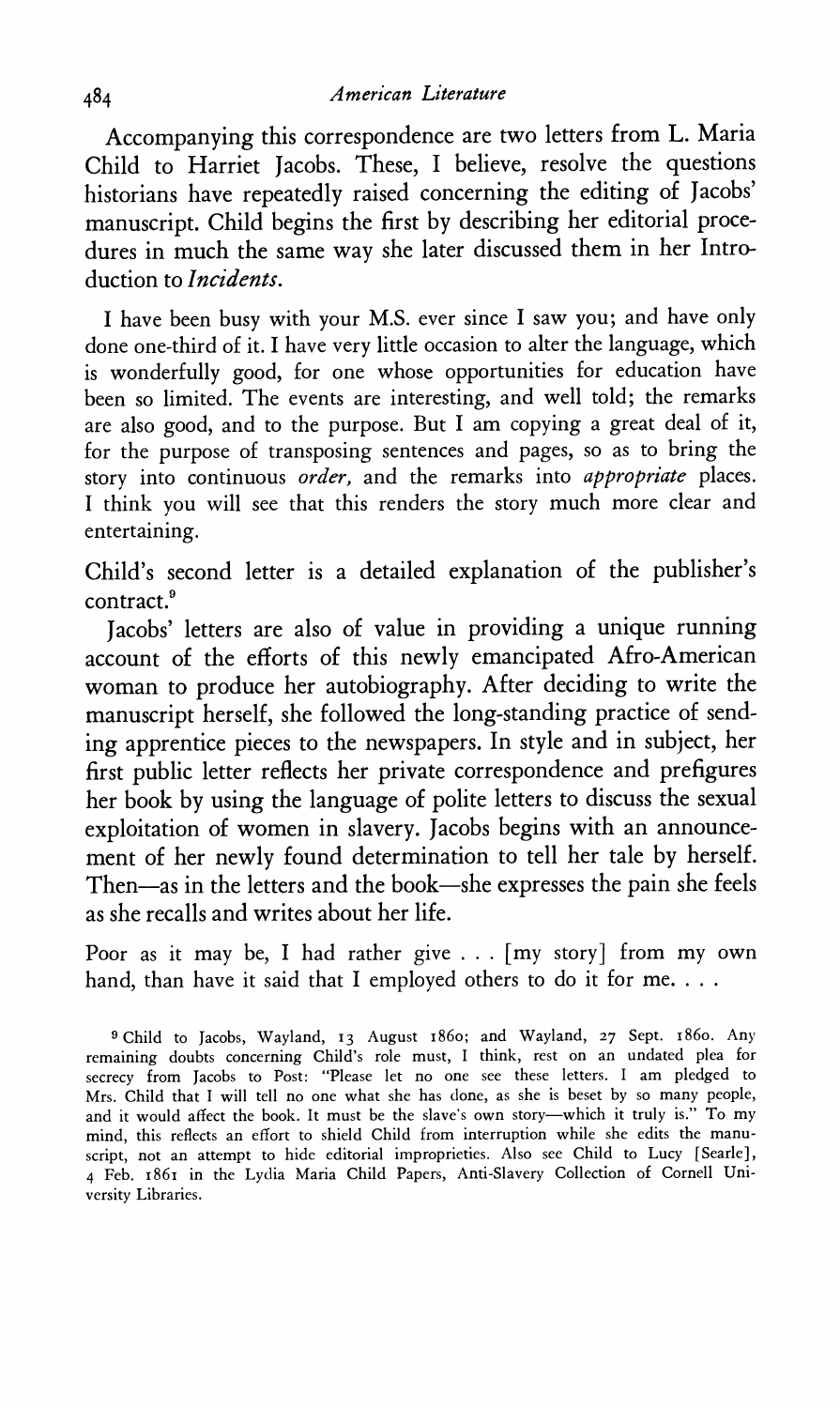#### **Notes**

I was born a slave, raised in the Southern hot-bed until I was the mother of two children, sold at the early age of two and four years old. I have been hunted through all of the Northern States-but no, I will not tell you of my own suffering-no, it would harrow up my soul. . . .<sup>10</sup>

Encouraged by the publication of this letter, Jacobs secretly composed others. Her correspondence during this period reveals that she was at once determined to write, apprehensive about her ability to do so, and fearful of being discovered: "No one here ever suspected me [of writing to the *Tribune*]. I would not have Mrs. W. to know it before I had undertaken my history, for I must write just what I have lived and witnessed myself. Don't expect much of me, dear Amy. You shall have truth, but not talent."11

The letters record other pressures. During the years Jacobs composed her extraordinary memoirs, Mr. and Mrs. Willis moved into an eighteen-room estate and added two more children to their family; Jacobs' work load increased accordingly. Writing to Post, she voiced the frustrations of a would-be writer who earned her living as a nursemaid: "Poor Hatty's name is so much in demand that I cannot accomplish much; if I could steal away and have two quiet months to myself. I would work night and day though it should all fall to the ground." She went on, however, to say that she preferred the endless interruptions to revealing her project to her employers: "To get this time I should have to explain myself, and no one here except Louisa knows that I have ever written anything to be put in print. I have not the courage to meet the criticism and ridicule of educated people."12

Her distress about the content of her book was even worse than her embarrassment about its formal flaws. As her manuscript neared completion, Jacobs asked Post to identify herself with the book in a letter expressing her concern about its sensational aspects and her need for the acceptance of another woman: "I have thought that I wanted some female friend to write a preface or some introductory remarks . . . yet believe me, dear friend, there are many painful

<sup>&</sup>lt;sup>10</sup> "Letter From a Fugitive Slave," New York Tribune, 21 June 1853. Jacobs' second letter appeared on  $25$  July  $1853$ .

<sup>&</sup>lt;sup>11</sup> Jacobs to Post, 9 Oct. (1853?) n.d. #85. Also see Jacobs to Post, Cornwall, 25 June  $(1853$ ?).

<sup>&</sup>lt;sup>12</sup> Jacobs to Post, Cornwall, 11 Jan. (1854?).